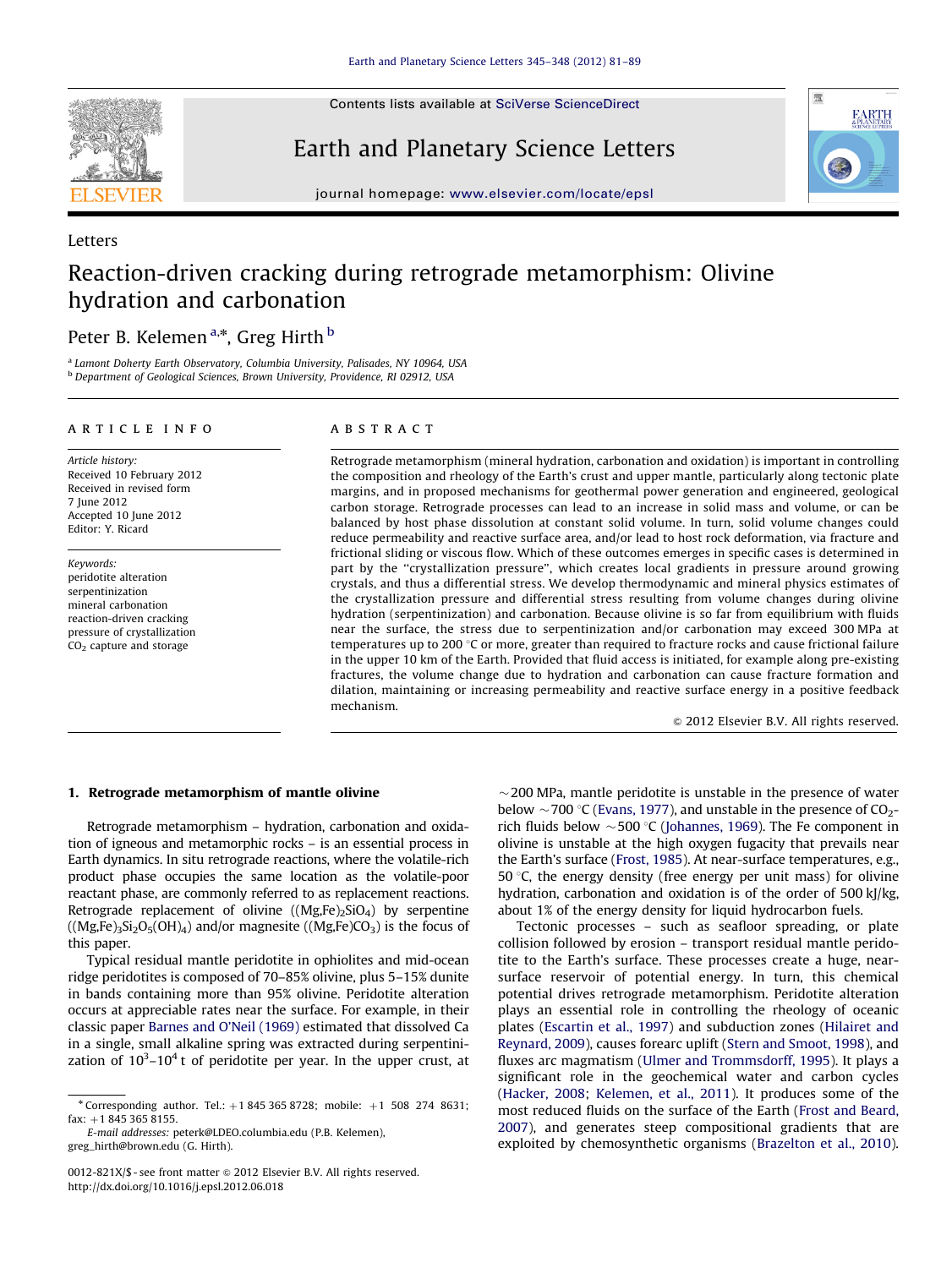It creates ideal conditions (low partial pressure of  $O<sub>2</sub>$ , reduced carbon species such as CO and  $CH<sub>4</sub>$  in aqueous solutions, stable FeNi metal catalysts) for abiotic synthesis of organic compounds ([McCollom et al., 2010\)](#page-8-0), and has been invoked as an essential ingredient in the origin of life ([McCollom, 2007\)](#page-8-0).

Enhanced peridotite carbonation could play a significant role in  $CO<sub>2</sub>$  storage [\(Seifritz, 1990](#page-8-0)), or even a practical and inexpensive route to geological CO<sub>2</sub> capture [\(Kelemen et al., 2011;](#page-8-0) [Kelemen and](#page-8-0) [Matter, 2008\)](#page-8-0). Studies of the mechanisms that form fractures during retrograde metamorphism of olivine [\(Jamtveit et al., 2008;](#page-8-0) [MacDonald and Fyfe, 1985](#page-8-0); [Rudge et al., 2010](#page-8-0)) may also yield key insights into engineered creation of fracture systems for geothermal power and extraction of unconventional hydrocarbon resources.

Hydration of end-member, Mg-olivine (forsterite) can take place via the reaction:

$$
2Mg_2SiO_4 + 3H_2O = Mg_3Si_2O_5(OH)_4 + Mg(OH)_2
$$
  
olivine + aqueous fluid = serpentine + brute  
(R1)

Carbonation of olivine can occur via the simplified reaction:

 $Mg_2SiO_4 + 2CO_2 = 2MgCO_3 + SiO_2$ olivine +  $CO_2$  in fluid = magnesite + quartz  $(R2)$ 

Combined hydration and carbonation can take place via a large variety of processes, e.g.,

 $2Mg_2SiO_4 + 2H_2O + CO_2 = Mg_3Si_2O_5(OH)_4 + MgCO_3$ 

olivine + aqueous fluid + dissolved  $CO<sub>2</sub>$  in fluid = serpentine + magnesite  $(R3)$ 

 $4Mg_2SiO_4 + H_2O + 5CO_2 = Mg_3Si_4O_{10}(OH)_2 + 5MgCO_3$ olivine + aqueous fluid + dissolved  $CO<sub>2</sub>$  in fluid = talc + magnesite  $(R4)$ 

These reactions can take on infinite variety when other naturally available components – such as Fe, Ca, the solid mineral pyroxene, or aqueous  $SiO<sub>2</sub>$  – are included. As written, Reactions (R1)–(R4) consume fluid components, increase the solid mass, and reduce the solid density. The molar ratio of solid/fluid reactants is 0.5 for Reaction (R2), and 0.67 for Reactions (R1), (R3) and (R4). These reactions increase the solid volume by 40–50% relative to the initial solid volume.

#### 2. Fluid transport during retrograde metamorphism

It is often stated that negative feedbacks cause retrograde metamorphism to be self-limiting. Indeed, the common presence of rock outcrops recording high temperature and pressure phase equilibria attests to the selective operation of retrograde processes. Several negative feedbacks may be responsible for this. (1) In igneous and high-grade metamorphic rocks, fluid porosity and permeability may be negligibly small, so retrograde processes are fluid supply-limited. (2) Fluids enhance diffusion and so act as catalysts for recystallization. Prograde reactions produce fluids, in a positive feedback, while retrograde reactions may consume available fluid before recrystallization is complete. (3) Under some circumstances retrograde reactions may increase the solid volume, because they add mass to the solid rock, and because the hydrated and carbonated solid products have lower densities than the solid reactants.

Fluid–rock reactions that increase the solid volume may fill porosity, reduce permeability, and armor solid reactants with reaction rims ([Aharonov et al., 1998\)](#page-7-0). Decreasing permeability with reaction progress has been observed for hydration and carbonation of basalt [\(Becker and Davis, 2003\)](#page-7-0). As a result of such observations, it is commonly assumed that peridotite hydration reduces permeability and limits alteration ([Emmanuel and](#page-7-0) [Berkowitz, 2006;](#page-7-0) [Xu et al., 2004\)](#page-8-0). [Chizmeshya et al. \(2007\)](#page-7-0) observed a "passivating,"  $SiO<sub>2</sub>$ -rich reaction rim on olivine surfaces, formed during dissolution coupled with crystallization of  $magnesite+quartz.$  Perhaps for a similar reason, [Martin and](#page-8-0) [Fyfe \(1970\)](#page-8-0) observed experimental serpentinization rates dec-reasing with time, and [O'Connor et al. \(2004\)](#page-8-0) observed a  $\sim$ 3  $\times$ decrease in the rate between 26% and 93% olivine carbonation (Supplementary Fig. S4 in [Kelemen et al., 2011](#page-8-0)).

Despite these potentially self-limiting, negative feedbacks, retrograde metamorphism of olivine commonly proceeds to completion. 100% hydrated peridotites, known as serpentinites, are well known. Less familiar, but of increasing scientific interest, are ''listvenites'', 100% carbonated peridotites composed of mag $nesite + quartz$ . Two end-member explanations for complete hydration and/or carbonation have been offered.

- (1) As discussed in more detail in [Sections 3 and 4.3,](#page-2-0) many metamorphic petrologists consider that retrograde replacement reactions occur at constant volume, in which expansion due to decreasing solid density is balanced by dissolution and export of chemical components in a fluid. In principle, such a constant volume process could preserve porosity, permeability and even reactive surface area. However, with notable exceptions, most studies of serpentinites, and our work on listvenites in Oman, suggest that in many cases alteration was nearly isochemical except for addition of  $H_2O$  and/or  $CO_2$  (e.g., [Coleman and Keith, 1971](#page-7-0)).
- (2) [MacDonald and Fyfe \(1985\)](#page-8-0) proposed that increasing stress due to volume expansion in an elastically confined volume causes fractures, which in turn increase or maintain permeability and reactive surface area, in a positive feedback mechanism that allows retrograde reactions like serpentinization to proceed to completion. This idea has been further investigated and quantified for serpentinization [\(Evans, 2004;](#page-7-0) [Iyer, et al., 2008;](#page-8-0) [Jamtveit et al., 2008;](#page-8-0) [O'Hanley, 1992\)](#page-8-0), olivine carbonation [\(Kelemen et al., 2011](#page-8-0); [Kelemen and Matter, 2008;](#page-8-0) [Rudge et al., 2010\)](#page-8-0), and weathering [\(Fletcher et al., 2006;](#page-7-0) [Jamtveit et al., 2011;](#page-8-0) [Royne et al., 2009\)](#page-8-0). Similarly, [Jamtveit](#page-8-0) [et al. \(2000\)](#page-8-0) and [Malthe-Sorenssen et al. \(2006\)](#page-8-0) explored the idea that solid volume decrease could lead to fracture formation.

Microstructural observations lend support to the hypothesis of [MacDonald and Fyfe \(1985\).](#page-8-0) The ubiquitous presence of dense fracture networks that host serpentine veins in partially serpentinized peridotite, with  $\sim$ 10- to 100-micron spacing, lends credence to the idea that serpentinization and cracking are coeval. Without the presence of serpentine ''glue'' along these fracture networks, the host would be a powder rather than a rock. Furthermore, it is common to observe several generations of cross-cutting serpentine veins, which indicate repeated cycles of hierarchical fracturing followed by hydration ([Iyer et al.,](#page-8-0) [2008](#page-8-0)). Similarly, listvenites have brecciated textures in their outcrops and dense, hierarchical fracture networks extending to microscopic scales, filled by synkinematic carbonate and quartz veins. Cross-cutting relationships in partially carbonated peridotites indicate coeval carbonate crystallization and fracture (Fig. 8 in [Kelemen et al., 2011\)](#page-8-0). Also, geochronological data  $($ <sup>14</sup>C, U-series) show that permeability is maintained over tens of thousands of years in water-peridotite systems undergoing carbonation and serpentinization, both in Oman [\(Kelemen et al.,](#page-8-0) [2011](#page-8-0); [Kelemen and Matter, 2008](#page-8-0)) and in the Lost City hydrothermal vent field along the Mid-Atlantic Ridge (Früh-Green [et al., 2003](#page-7-0); [Ludwig, et al., 2011](#page-8-0)).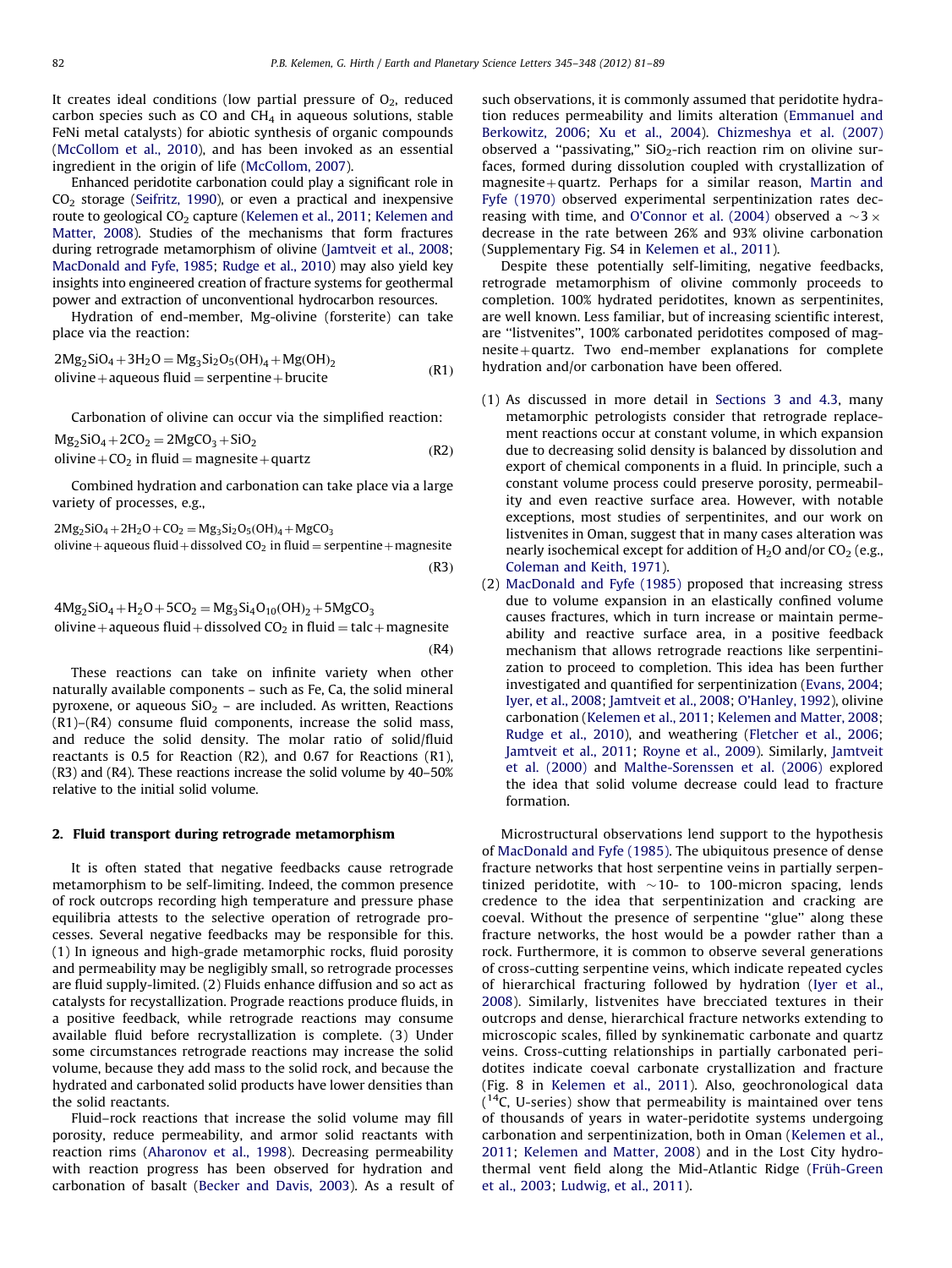#### <span id="page-2-0"></span>3. Crystallization pressure

In open systems undergoing metamorphism, the fluid porosity is restricted to cracks and/or small grain boundary pores. Despite the small instantaneous fluid–rock ratio, fluid flow through the porous network can lead to high, time-integrated fluid–rock ratios. Under these circumstances, the changes of the fluid volume within a given rock – due to fluid consumption or evolution by fluid-solid reactions – are small. By contrast, solid volume increase, via addition of fluid components to solid minerals and reduction of the density of solid products compared to reactants, potentially leads to permanent and significant changes in rock volume.

In calling upon reaction-driven cracking in response to solid volume expansion, the papers enumerated in the previous section invoked a long tradition of research on the ''force of crystallization''. Early and insightful work on this was reviewed by [Lindgren \(1912\)](#page-8-0), who wrote that ''the prevailing view in the earlier days of the science of ore deposits was that the growing crystal had by means of its 'force of crystallization' pushed apart the surrounding mass''. [Becker and Day \(1905\)](#page-7-0) demonstrated that confined crystals of "alum" (KAl(SO<sub>4</sub>)<sub>2</sub>  $\cdot$  12H<sub>2</sub>O), growing from a supersaturated aqueous solution, could lift considerable weights, and wrote ''that the linear force thus exerted is of the order of magnitude of the breaking strength of the crystal and therefore a geologic force of considerable magnitude and importance''. Similarly, [Taber \(1929\)](#page-8-0) showed that growing ice crystals could lift substantial loads.

Many papers have followed, with those most relevant to our study focusing on replacement processes in earth science. Although some geologists emphasized evidence for viscous deformation of the host rock during crystallization of a new phase (e.g., [Misch, 1971;](#page-8-0) [Yardley, 1974](#page-8-0)), consensus gradually arose among metamorphic petrologists that most rocks should be considered very nearly rigid, and therefore that the pressure during crystallization of a new phase, elastically deforming the host rock, would gradually increase until pressure dependent solubility rose sufficiently to drive dissolution of the host phase at the same volumetric rate as crystallization of the product phase (e.g., [Carmichael, 1986](#page-7-0)). Exceptions, in which the host rock could undergo irreversible deformation via viscous flow or fracture, were mentioned but given little quantitative attention until the study of [Fletcher and Merino \(2001\).](#page-7-0)

Strangely, outside the field of metamorphic petrology, a parallel literature has developed on irreversible deformation via dilatant cracking, driven by volume expansion due to formation of a new phase from fluid in pore space, with increasing solid mass and/or decreasing density, and without appreciable dissolution of the host rock. This literature focused on ''salt weathering'' (e.g., reviews and recent experiments by [Scherer \(2004\) and](#page-8-0) [Steiger, 2005](#page-8-0)). Related papers focus on fracture due to the density decrease during maturation of hydrocarbons (e.g., [Berg and Gangi,](#page-7-0) [1999\)](#page-7-0). [Fletcher et al. \(2006\)](#page-7-0), [Royne et al. \(2009\)](#page-8-0) and [Jamtveit et al.](#page-8-0) [\(2011\)](#page-8-0) provide recent applications of this concept to spheroidal weathering.

Cracking due to salt crystallization in pore space is most likely during rapid precipitation because increasing stress in the host rock competes with slow relaxation mechanisms such as dislocation creep within growing crystals. For example, in experiments on crystallization of Na-sulfate salts in porous limestone, rapid crystallization caused fractures, whereas slow crystallization did not ([Espinosa Marzal and Scherer, 2008\)](#page-7-0). The stress required to fracture the unconfined limestone blocks at atmospheric pressure is  ${\sim}1$  MPa. Salts have low viscosity [\(Spiers et al., 1990\)](#page-8-0), and 1-MPa stresses relax in microseconds to minutes for  $1-100$ - $\mu$ m salt crystals. Thus, increasing stress due to salt crystallization in pore space had to take place in seconds to minutes to produce fracture rather than viscous flow of salt.

Cracking may also be favored when fluid flow takes place periodically followed by rapid evaporation, as may be common in arid areas subject to occasionally heavy rainfall. As noted by [Scherer \(2004\),](#page-8-0) rapid evaporation of isolated fluid pockets in pore space drives increasing solute concentrations and potentially extreme supersaturation. This, in turn, could produce very high pressures of crystallization, as in most experiments demonstrating the process of salt weathering (e.g., [Noiriel et al., 2010\)](#page-8-0).

Quantitative analyses of experiments ([Correns, 1949](#page-7-0); [Correns](#page-7-0) [and Steinborn, 1939\)](#page-7-0) demonstrated that crystal growth from a fluid in pore space, driven by surface energy and diffusion of components in a nanofilm along the contact between a growing crystal and its host, leads to local stresses in excess of the confining pressure, proportional to the extent of supersaturation of the growing mineral. In the simplest formulation, the ''crystallization pressure'' is given by

$$
P' = \frac{RT}{V_m} \ln\left(\frac{c}{c_0}\right) \tag{E1}
$$

where R is the gas constant, T is the temperature in Kelvin,  $V_m$  is the molar volume of the growing crystalline phase,  $c$  is the concentration of a solute,  $c_0$  is the equilibrium concentration at which fluid is saturated in the growing crystalline phase, and  $P'$  is a localized excess pressure or ''overpressure'', in excess of the confining pressure. Elsewhere in this paper, following previous work on this topic, we have also referred to  $P'$  as "crystallization pressure''. Increasing P' around a growing crystal creates a pressure gradient, and thus a differential stress that can lead to fracture. As an example, [Steiger \(2005\)](#page-8-0) calculates crystallization pressures of tens to more than one hundred MPa for crystallization of supersaturated NaCl in pore space.

[Steiger \(2005\)](#page-8-0) notes that the formulation using  $c/c_0$  is correct only for ideal solutions in which a growing crystal forms via precipitation of a single fluid component. Given that the ''reaction quotient'', Q, is the product of activities of products divided by the product of activities of reactants, whereas the ''equilibrium constant'', K, is the reaction quotient for a system in equilibrium,  $c/c<sub>0</sub>$  should be replaced with the reaction quotient for a crystallization reaction divided by the equilibrium constant for that reaction,  $Q_{\text{precip}}/K_{\text{precip}}$ . For a reaction such as dissolution of magnesite in water,  $MgCO_{3(5)} = Mg_{(aq)}^{++} + CO_{3(aq)}^{2-}$ , the saturation state  $\Omega$  is the ratio  $Q_{\text{diss}}/K_{\text{diss}}$ , which in turn is equal to  $K_{\text{precip}}/K_{\text{eq}}$  $Q_{\text{precip}}$  for  $\text{Mg}^{++}_{(aq)} + \text{CO}^{2-}_{3(aq)} = \text{MgCO}_{3(s)}$ , so an improved equation for overpressure resulting from a crystallization reaction is

$$
P' = -\frac{RT}{V_m} \ln \left( \frac{Q_{\text{precip}}}{K_{\text{precip}}} \right) = \frac{RT}{V_m} \ln(\Omega) \tag{E2}
$$

For pure magnesite,  $a_{\text{MgCO}_3} = 1$ , and

$$
\Omega = Q_{diss}/K_{diss} = \frac{a_{Mg^{+}} + a_{CO_3^{2-}}}{a_{MgCO_3}} / K_{diss, MgCO_3} = \frac{a_{Mg^{+}} + a_{CO_3^{2-}}}{K_{diss, MgCO_3}}
$$
(E3)

Recent studies of (notoriously sluggish) magnesite crystal-lization kinetics (Hänchen et al., 2008; [Saldi et al., 2009\)](#page-8-0) found that  $\Omega$  can exceed 100 at temperatures up to 120 °C. Under these conditions, Eq. (E2) yields crystallization pressures greater than 500 MPa. Such overpressures, and resulting differential stresses, are more than sufficient to fracture crustal rocks.

In geologic applications, we commonly do not know the composition of the fluid that was involved in a mineral precipitation reaction at some time in the past. However, we can estimate the maximum crystallization pressures that could arise during precipitation of a mineral from an oversaturated fluid, or due to spontaneous, retrograde olivine hydration and carbonation reactions, using the Gibbs Free Energy of the reactions. Using the standard-state Gibbs Free Energy for a reaction, $\Delta G_r^0 = -RT \ln(K)$ , the Gibbs Free Energy change for a precipitation reaction at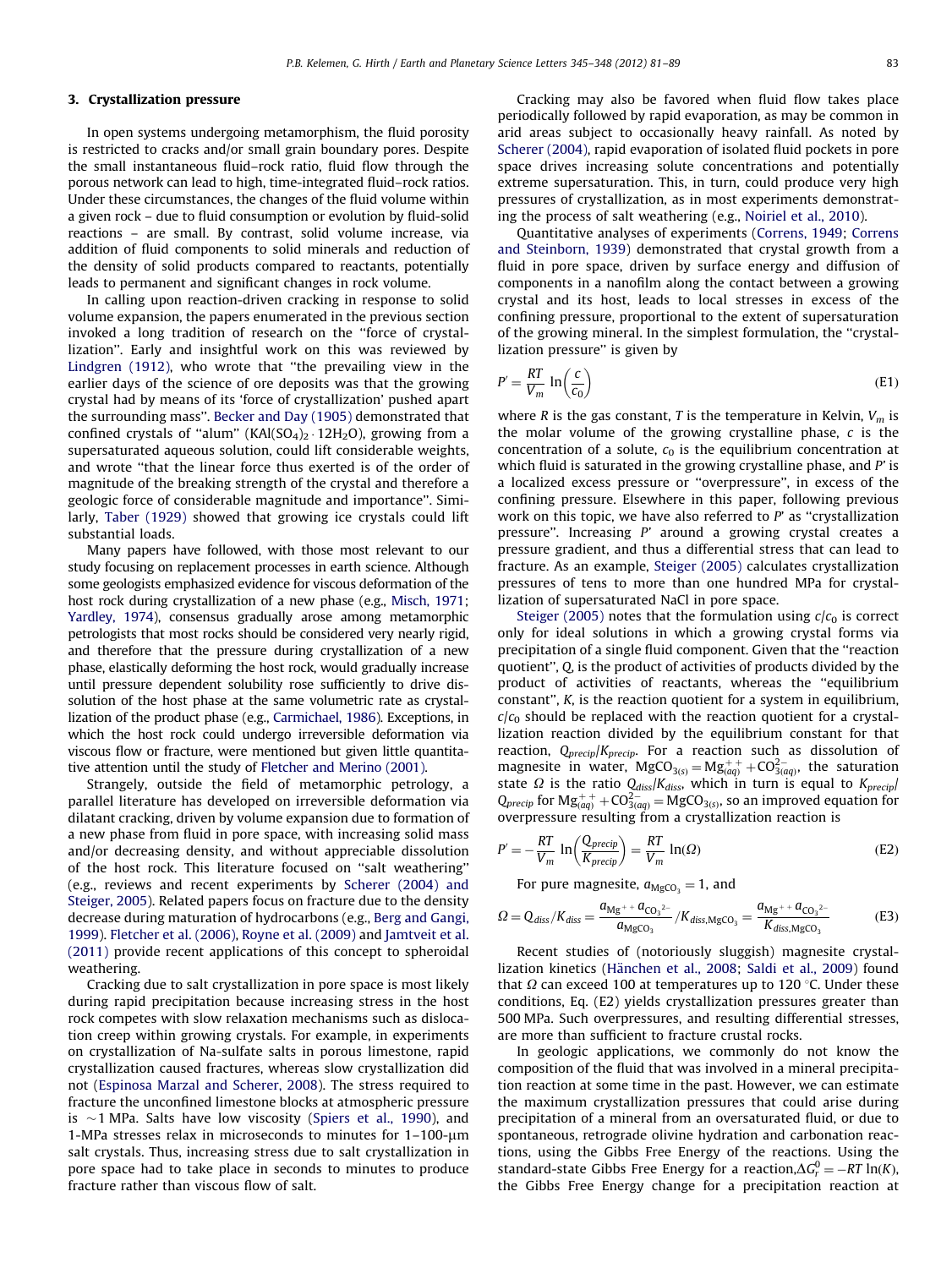<span id="page-3-0"></span>constant temperature and confining pressure can be expressed as

$$
\Delta G_r = -RT \ln(K_{\text{precip}}) + RT \ln(Q_{\text{precip}}) = RT \ln\left(\frac{Q_{\text{precip}}}{K_{\text{precip}}}\right) = -RT \ln(\Omega)
$$
\n(E4)

and thus

$$
P' = -\frac{\Delta G_r}{\Delta V_s} \tag{E5}
$$

where  $\Delta V_s$  is the difference in volume between the solid products and the solid reactants ([Kelemen et al., 2011\)](#page-8-0) and  $\Omega = K_{\text{precip}}/Q_{\text{precip}}$ for retrograde reactions such as Reactions (R1)–(R4) proceeding from left to right as given in [Section 1](#page-0-0), above. Eq. (E5) is valid for reactions involving solid reactants, such olivine serpentinization and carbonation, as well as for reactions that only involve precipitation of solid products. When a process only involves crystallization of a new phase from solute in the fluid,  $\Delta V_s = V_m$  as in Eqs. (E1) and (E2). More generally,  $\Delta V_s$  includes the volume decrease due to solid reactant (olivine) dissolution as well as the volume increase due to precipitation of solid products (serpentine, brucite, magnesite and quartz in Reactions (R1)–(R4)).

Following, e.g., Correns, Steiger, and Fletcher and Merino, we assume that changes in the volume of the fluid phase are negligible in rocks with low porosity (low instantaneous fluid/ rock ratio) that are constantly supplied with fluid flowing through the pores (high time-integrated fluid rock ratio). Since the Gibbs Free Energy of reaction is the available chemical potential energy at constant temperature and pressure, this expression provides an estimate of the crystallization pressure that can be generated under these conditions.

Upon consideration of Eqs. (E1)–(E5), several points become evident. Workers since Correns have implicitly assumed that almost all of the chemical potential energy inherent in oversaturated fluids, when released by crystallization of the saturated phase, will be converted into overpressure or differential stress. However, thermal diffusion of energy released by exothermic crystallization reactions, maintaining constant temperature for example, could reduce the energy available for mechanical work. Also, entropy changes resulting from reaction may consume or contribute to the energy available to generate overpressure and cause deformation. Generally, for crystallization from fluid, and for retrograde hydration and carbonation of olivine, the entropy change is negative, reducing the energy available to generate crystallization pressure. Thus, Eq. (E5) yields an upper bound on the energy available to produce overpressure at constant temperature and pressure.

Under some circumstances, the available chemical potential energy might be better characterized using the Helmholtz Free Energy, valid for conditions of constant temperature and volume. The Helmholtz Free Energy of reaction is related to the Gibbs Free Energy via

$$
\Delta F_r = \Delta G_r - P \Delta V_r \tag{E5a}
$$

where P is the confining pressure and  $\Delta V_r$  is the molar volume of the reaction products minus reactants, including fluid volumes. Thus for the case of negligible instantaneous fluid volume change (small and/or constant porosity), the maximum overpressure that can be produced by the available chemical potential energy might be expressed as

$$
P' = -\frac{\Delta F_r}{\Delta V_s} = -\frac{\Delta G_r}{\Delta V_s} + \frac{P \Delta V_r}{\Delta V_s}.
$$
 (E5b)

For precipitation of new minerals from pore fluid, and for the hydration and carbonation of olivine considered in the next section,  $\Delta V_r$  is negative while  $\Delta V_s$  is positive. For such reactions, under conditions of constant temperature and volume,

the chemical potential energy available to produce overpressure may decrease with increasing confining pressure.

#### 4. Stresses arising from retrograde replacement of olivine

Igneous rocks called troctolites are composed mainly of the minerals olivine and plagioclase. In typical troctolites, rounded olivine crystals are surrounded by interstitial plagioclase. [Hatch](#page-7-0) [et al. \(1949\),](#page-7-0) [Evans \(2004\)](#page-7-0), [Jamtveit et al. \(2008\)](#page-8-0) and [Beard et al.](#page-7-0) [\(2009\)](#page-7-0) emphasize textural evidence for reaction-driven cracking in troctolite samples, in which partial serpentinization of olivine has shattered surrounding plagioclase crystals. In this paper, we use their observations to estimate the stress due to volume expansion of serpentinization within an elastic medium, and to place bounds on the stress responsible for plagioclase fracture.

We take three approaches to estimating the stresses arising from retrograde replacement of olivine, focusing on end-member Reactions (R1) and (R2). First, we estimate the available chemical potential energy in terms of crystallization pressure, P', using Eq. (E5). Local gradients in  $P'$  give rise to differential stresses with similar magnitude. Our second and third methods rely on microstructural observations. In the second method, we use the observation that olivine serpentinization drives cracking in surrounding plagioclase crystals, together with an estimate of the surface energy created by this fracture process. In the third method, we estimate the stress that would be generated by elastic deformation of surrounding plagioclase crystals by olivine hydration, if cracking did not occur and there was no dissolution of plagioclase.

#### 4.1. Crystallization pressure from chemical potential

When fluid comes into contact with olivine, there is a chemical potential driving the reactions to form serpentine and/or magnesite, together with brucite, quartz and other minerals. At constant temperature and pressure, this chemical potential can be approximated by the Gibbs Free Energy change due to Reactions (R1) and (R2). The Gibbs Free Energies for these reactions are illustrated in [Fig. 1](#page-4-0). Readers should note that the thermodynamic properties for the minerals and fluids involved are poorly known (e.g., [Evans,](#page-7-0) [2004\)](#page-7-0). Estimates of the uncertainties can be found in the caption of [Fig. 1.](#page-4-0)

Eq. (E5) yields upper bounds for crystallization pressures illustrated in [Fig. 2](#page-4-0). Where these crystallization pressures develop locally around growing crystals, they will lead to gradients in pressure, and thus to differential stress. Although they are approximate – for chemically simple systems at constant temperature, involving phases whose thermodynamic properties are not well known – these illustrative calculations show that there is more than enough energy to fracture rocks when olivine undergoes serpentinization and/or carbonation. Uncertainties are shown graphically in [Fig. 2.](#page-4-0)

#### 4.2. Stress estimated from fracture energy density

Microcracks form from conversion of strain energy,  $u_e$ , to surface energy,  $\gamma$  [\(Lawn and Wilshaw, 1975](#page-8-0)). The strain energy density is  $u_{\varepsilon} = \frac{1}{2}\sigma \varepsilon_e$ , where  $\sigma$  is differential stress and  $\varepsilon_e$  is elastic strain. Because the elastic strain is a function of stress and Young's modulus, E,  $\varepsilon_e = \sigma/E$  so that the strain energy density is

$$
u_{\varepsilon} = \frac{\sigma^2}{2E} \tag{E6}
$$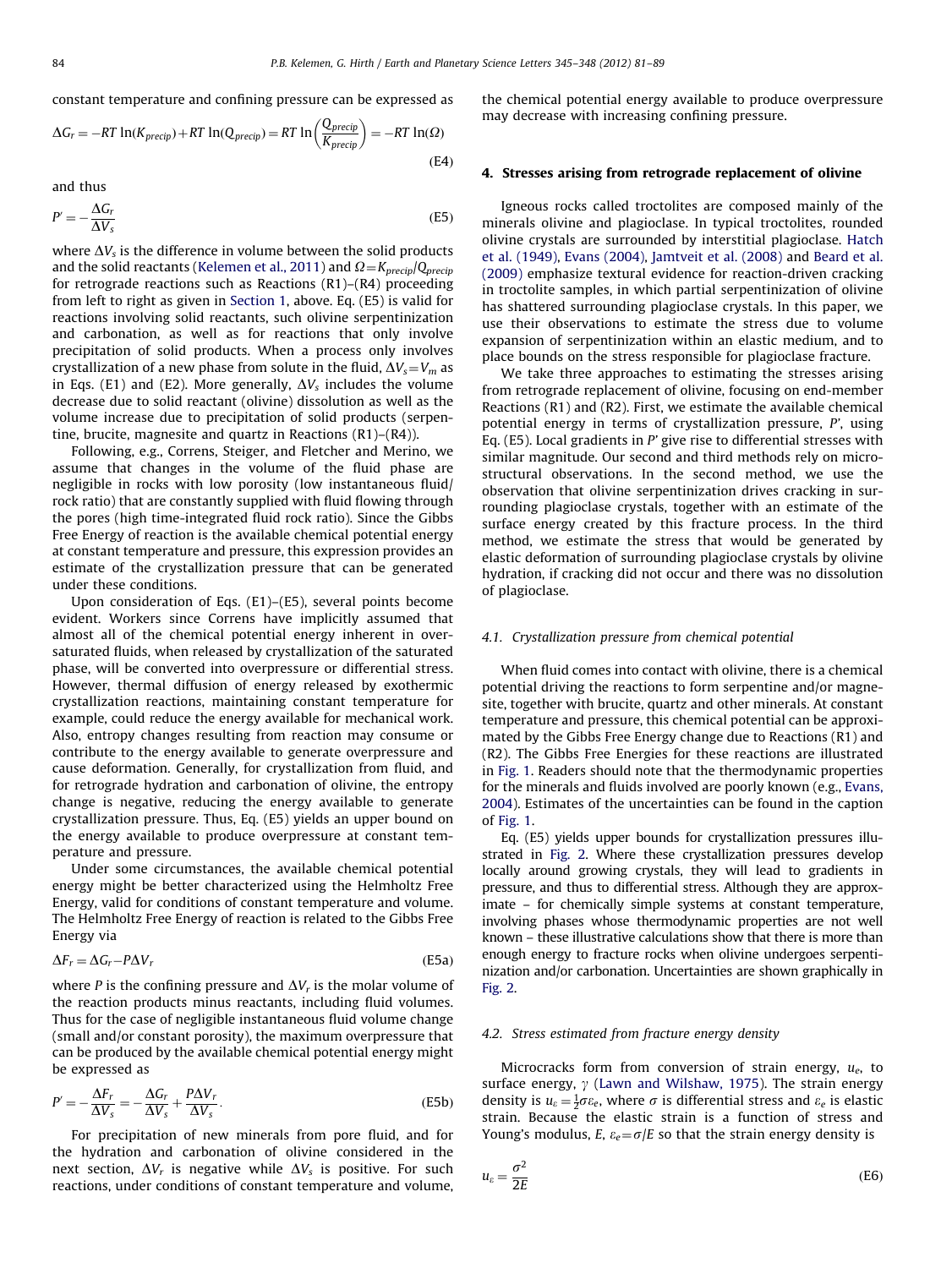<span id="page-4-0"></span>

Fig. 1. Gibbs Free Energies of reaction in kilojoules per mole for olivine serpentinization (Reaction (R1) in text, panel A in figure) and carbonation (Reaction (R2) in text, panel B in figure) in the systems  $MgO-SiO<sub>2</sub>-H<sub>2</sub>O$  and  $MgO-SiO<sub>2</sub>-CO<sub>2</sub>$ , as a function of temperature and confining pressure. These values were calculated using internally consistent thermodynamic data for Mg end-member minerals forsterite (Mg<sub>2</sub>SiO<sub>4</sub> olivine, Fo), chrysotile (low temperature serpentine polymorph,  $Mg_3Si_2O_5(OH)_4$ , Chr), brucite (Mg(OH)<sub>2</sub>, Br), magnesite (MgCO<sub>3</sub>, Mgs) and quartz (SiO<sub>2</sub>, Qtz) from [Gottschalk \(1997\)](#page-7-0) and the equations of state for pure  $H_2O$ (panel A) and pure  $CO<sub>2</sub>$  (panel B) gases from [Duan et al. \(1992\),](#page-7-0) with fluid pressure equal to the confining pressure.

The uncertainty for panel A is small compared to the magnitude of variation of the Gibbs Free Energy of reaction. For example, it is less than  $\pm$  3 kJ/mol at 200 °C, 100 MPa, calculated using  $2\sigma$  uncertainties from Gottschalk (plus [Holland and Powell](#page-7-0) [\(1990\)](#page-7-0) for the uncertainty of H<sub>2</sub>O enthalpy), and  $\pm$  10% for the fugacity of H<sub>2</sub>O from Fig. (8) and (9) of [Duan et al. \(1992\).](#page-7-0) The small kink in the free energy surface at  $\sim$ 250 °C, 10 MPa reflects variation in H<sub>2</sub>O fugacity near the boiling curve. The uncertainty for panel B is also small compared to the variation in Free Energy. For example, it is less than  $\pm 2.5$  kJ/mol at 200 °C, 100 MPa, using  $2\sigma$  uncertainties from Gottschalk (plus [Holland and Powell \(1990\)](#page-7-0) for  $CO_2$  enthalpy), and  $\pm 5\%$  for the fugacity of  $CO<sub>2</sub>$  from Fig. (5) and (6) of [Duan et al. \(1992\)](#page-7-0). Another way to estimate the uncertainty of these values is to compare results calculated with different, internally consistent thermodynamic data sets. For example, at  $200^{\circ}$ C and 100 MPa, the calculated Gibbs Free Energy of reaction is  $-23.8$ ,  $-25.3$  and  $-25.5$  kJ/mol for olivine serpentinization (panel A), and  $-43.2$ , 47.2 and  $-48.6$  kJ/mol for olivine carbonation (panel B), using the data of [Gottschalk \(1997\),](#page-7-0) [Holland and Powell \(1990\)](#page-7-0) and [Berman \(1988\)](#page-7-0) respectively, all with the [Duan et al. \(1992\)](#page-7-0) equations of state.

The surface energy density  $u<sub>y</sub>$  created by new cracks in plagioclase is

$$
u_{\gamma} = 2\gamma \frac{\Sigma A_c}{V_p} \text{ or in two dimensions, } u_{\gamma} = 2\gamma \frac{\Sigma L_c}{A_p} \tag{E7}
$$

where  $L_c$  is the crack length (the spacing of olivine crystals in the plagioclase matrix),  $A_c$  is the surface area of cracks, and  $V_p$  and  $A_p$ are the volume and area of plagioclase hosting the cracks, so that  $\sum A_c/V_p$  and  $\sum L_c/A_p$  are crack densities in three and two dimensions.



Fig. 2. Isopleths of upper bound crystallization pressures in MPa for olivine serpentinization (Reaction (R1) in text, panel A in figure) and carbonation (Reaction R2 in text, panel B in figure), as a function of temperature and confining pressure. The red shaded area in panel A illustrates the region that simultaneously satisfies the upper bound constraints shown here and the lower bound constraints on stress due to olivine serpentinization from Eq. (E12), at a temperature greater than 20 °C. Crystallization pressures exceeding  $\sim$  100–500 MPa, as indicated by the structural data discussed in [Section 4.2,](#page-3-0) arise from olivine serpentinization at a confining pressure greater than a few 10's of MPa when the temperature is less than  $\sim$ 325–175 °C.

To calculate the upper bound crystallization pressures illustrated as isopleths in this figure, we used Eq. (E5), with  $\Delta G_r$  calculated from the internally consistent data set of [Gottschalk \(1997\)](#page-7-0), as in Fig. 1, with  $\Delta V_s$  of  $4.4 \times 10^{-5}$  m<sup>3</sup>/mol for (A) and  $3.5 \times 10^{-5}$  m<sup>3</sup>/mol for (B). Uncertainties in Gibbs Free Energies calculated from the [Gottschalk \(1997\)](#page-7-0) and [Duan et al. \(1992\)](#page-7-0) thermodynamic data, estimated as described in the caption of Fig. 1, were recalculated as crystallization pressures, and are shown as gray bars at 200  $\degree$ C and 100 MPa. As described in the caption of Fig. 1, the thermodynamic data of [Holland and Powell \(1990\)](#page-7-0) and [Berman \(1988\)](#page-7-0) yield significantly higher values for the crystallization pressure of olivine carbonation at these conditions, as indicated with a black line extending above the gray bar in panel B.

In the partially serpentinized troctolites, the strain energy density must have been greater than the surface energy of the new cracks

$$
u_{\varepsilon} > u_{\gamma} \tag{E8}
$$

so by substitution into Eq. (E6),  $\sigma^2 = 2u_{\varepsilon}E > 2u_{\gamma}E$ , and

$$
\sigma > \sqrt{4E\gamma \frac{\Sigma L_c}{A_p}}.\tag{E9}
$$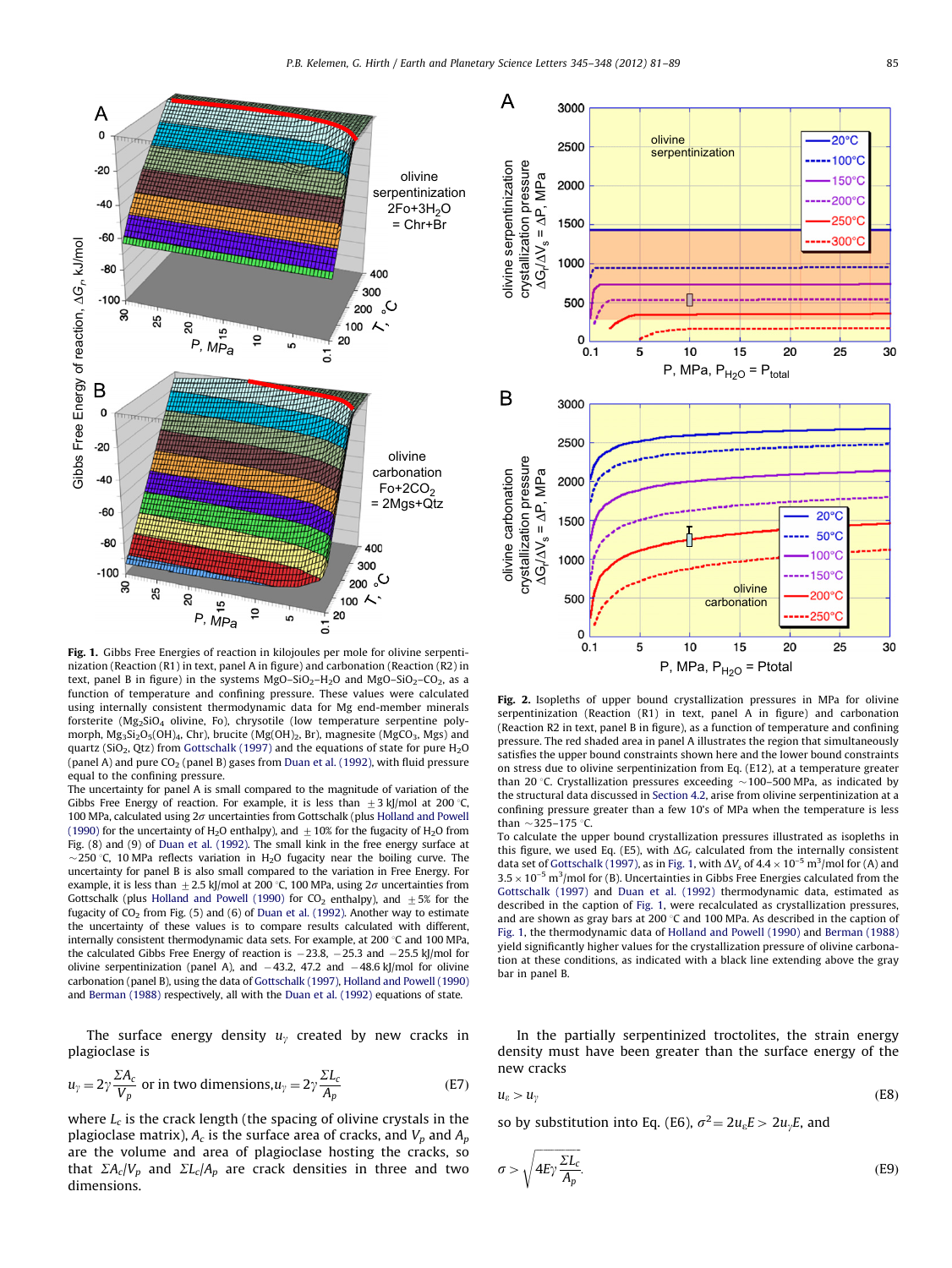Young's modulus and surface energy are known, and we can measure crack densities from the microstructure of serpentinized olivine–plagioclase rocks as follows.

Fig. 3 provides illustrations of cracked, rectangular plagioclase grains between two olivine grains with serpentine veins replacing the olivine at regular intervals. The spacing between the serpentine veins in olivine,  $W$ , is about 500  $\mu$ m in the images published by [Hatch et al. \(1949\)](#page-7-0), [Evans \(2004\),](#page-7-0) [Jamtveit et al. \(2008\)](#page-8-0) and [Beard et al. \(2009\).](#page-7-0) The serpentine veins are about 20  $\mu$ m wide. The crack spacing in plagioclase between the olivine grains averages about 6 um (Fig. 2A in [Jamtveit et al. \(2008\)\)](#page-8-0). There are also cracks along the olivine–plagioclase grain boundaries. The width of the plagioclase grains between the olivine grains is about 3 mm.

A characteristic area in the plagioclase with width W is  $A_p=WL_c$ . The sum of the lengths of cracks in this area is

$$
\Sigma L_c = WL_c/w + 2W \sim WL_c/w \tag{E10}
$$

so that

$$
\Sigma L_c / A_p = \Sigma A_c / V_p = 1 / w. \tag{E11}
$$

For E in plagioclase of  ${\sim}10^{11}\, \text{kg}/\text{ms}^2$ ,  $\gamma$  of  ${\sim}1$  J/m $^2$ , and 1/w  ${\sim}$  2  ${\times}$  10<sup>5</sup> m<sup>-1</sup>, this yields

$$
\sigma > \sqrt{\frac{4E\gamma}{w}} = 260 \text{ MPa}(+260, -130 \text{ MPa}).
$$
 (E12)

Again, as for the thermodynamic calculations in [Section 4.1,](#page-3-0) readers should keep in mind that this is an illustrative calculation of the lower bound for strain energy density in some troctolite samples. In this calculation we have used approximate, average



Fig. 3. (A) Sketch of fractured plagioclase grains between partially serpentinized olivine crystals (stippled) with iron-oxides (black) from [Hatch et al. \(1949\),](#page-7-0) as reproduced by [Evans \(2004\)](#page-7-0). Field of view approximately 6 mm. (B) Schematic interpretation of the textures documented by [Hatch et al. \(1949\)](#page-7-0), [Evans \(2004\)](#page-7-0), [Jamtveit et al. \(2008\)](#page-8-0) and [Beard et al. \(2009\).](#page-7-0)

values for naturally variable crack spacing and length, together with approximate values for surface energy of cracks and Young's modulus in plagioclase. For example, experimentally-derived surface energies of quartz, plagioclase and potassium feldspars are similar, with plus or minus a factor of four variation from 0.25 to  $4$  J/m<sup>2</sup> [\(Atkinson and Avdis, 1980;](#page-7-0) [Brace and Walsh, 1962;](#page-7-0) [Tapponnier and Brace, 1976;](#page-8-0) [Wong, 1982\)](#page-8-0). This corresponds to the uncertainty of plus or minus a factor of two in the results from Eq. (E12), above.

Combining the calculations in [Sections 4.1 and 4.2,](#page-3-0) and their uncertainties, we can infer from [Fig. 2](#page-4-0) that the stress due to volume expansion during olivine serpentinization at depths of a few kilometers or more would have been generated at a temperature less than about 275 ( $+50$ , $-100$ ) °C. This constraint is reasonable for alteration of troctolites, suggesting that our calculations are approximately correct. Note that we have assumed that all the cracks between a given pair of olivine crystals formed during the same event, and not one crack at a time. This seems likely. If, instead, crack formation were sequential, dilation along a single crack could have accommodated most of the subsequent volume expansion and few additional cracks would have formed.

#### 4.3. Stress arising from elastic strain in plagioclase

If there were no cracks across the plagioclase crystals, and if volume expansion in olivine on both sides of the plagioclase grain in Fig. 3 were the same, combined elastic deformation within the plagioclase, slip on the plagioclase–olivine grain boundaries, and viscous deformation, would be equivalent to the volume expansion during serpentinization. If  $H<sub>2</sub>O$  is added to olivine, and no chemical components are removed from solution, the change in solid volume during complete serpentinization via Reaction (R1) is 40–50% (depending on the amount of iron in the olivine, and the proportion of iron in oxide minerals produced during serpentinization). The elastic strain in the plagioclase grain is

$$
\varepsilon_e \le \Delta V_s s / W \tag{E13}
$$

where s is the width of serpentinized fractures in olivine, and the resulting stress is

$$
\sigma = E\varepsilon_e \le E\Delta V_s s/W \sim 2000 \text{ MPa.}
$$
 (E14)

This is clearly much larger than the fracture strength of crustal rocks, and much greater than the stress calculated from the observed crack spacing in plagioclase (Eq. (E12)). There are three ways to account for this large difference:

- (a) Once plagioclase is cracked, with fluid in the cracks lowering the effective pressure, its elastic moduli may be reduced substantially (Fig. 2 in [Walsh \(1965\)\)](#page-8-0). If Young's modulus were reduced by a factor of  $\sim$ 8, as is possible, Eq. (E14) would yield a stress  $\leq$  250 MPa, consistent with the result from Eq. (E12).
- (b) Volume change due to serpentinization could have been largely accommodated by irreversible dilation of the microcracks. In a given width W, the total displacement  $\Delta V_s s$  =  $10 \mu$ m. Assuming that the stress due to serpentinization was in the range of 130–520 MPa (from Eq. (E12)), 94–54% of the displacement must have been accommodated by irreversible deformation. Given that the number of cracks in plagioclase in the width W is  $w/W \sim 100$ , this would entail  $\sim$  100–50 nm of dilation on each crack, in keeping with observed crack widths in crystalline rocks ([Hadley, 1976](#page-7-0); [Sprunt and Brace, 1974\)](#page-8-0). Backscattered electron images of the cracks in plagioclase ([Jamtveit et al., 2008\)](#page-8-0) show much wider apertures, filled with alteration minerals such as zeolites, but these probably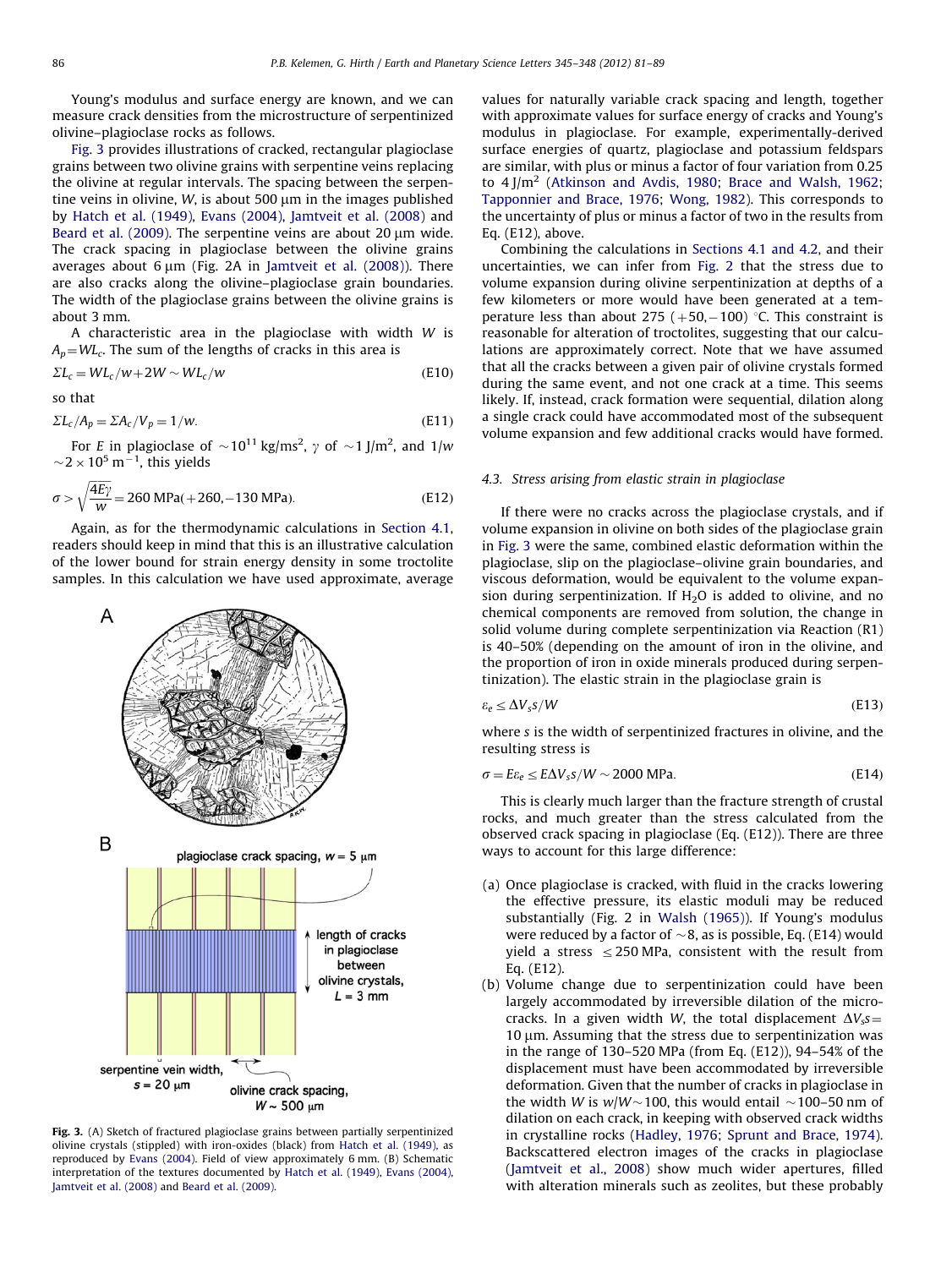widened during decompression following serpentinization, during subsequent uplift and erosion.

(c) Some of the expansion due to serpentinization could have been accommodated by dissolution of olivine or plagioclase, with export of excess material out of the rock volume as proposed, for example, by [Fletcher and Merino \(2001\)](#page-7-0). However, their analysis lacks several aspects of the problem considered here. Most importantly, they do not consider disequilibrium between fluid and the host phase that drives reactions to form a newly crystallizing phase.

[Dewers and Ortoleva \(1990\)](#page-7-0) and [Fletcher and Merino \(2001\)](#page-7-0) derive expressions very similar to (E1)–(E5), but consider them to yield an upper bound on crystallization pressure, applicable under conditions of constant solid volume when the volumetric rate of crystallization of the product solid phase in a free fluid is much larger than the rate of dissolution of the host phase in a free fluid. They show that under some conditions this is a transient condition followed by a steady state in which precipitation and dissolution rates are identical.

Following the analysis of [Fletcher and Merino \(2001\),](#page-7-0) [Section](#page-3-0) [4](#page-3-0), using  $\Omega$  = 2 as they do, and kinetic data compiled by [Palandri](#page-8-0) [and Kharaka \(2004\),](#page-8-0) we would infer crystallization pressures of 20–80 MPa for the steady state in which volumetric plagioclase and/or olivine dissolution rates would be equal to the serpentine precipitation rate. However, from the Gibbs Free Energy of the reactions, and Eq. (E4), we find  $\Omega$   $\sim$  10<sup>7</sup> for olivine serpentinization and carbonation, because olivine is so far from equilibrium with aqueous fluids under near-surface conditions. The steady state crystallization pressure of Fletcher and Merino, when dissolution of the host phase occurs at the same rate as precipitation of the new phase, is proportional to  $ln(\Omega)$ , and thus would be twenty times larger for  $\Omega\!\sim\!10^7$  rather than  $\Omega\!=\!2$ , yielding steady state crystallization pressures in the range of 400–1600 MPa. These pressures are greater than the fracture strength of plagioclase in the crust. As a result, we infer that plagioclase hosting serpentinizing olivine cracks and deforms along the newly formed fractures, and thus does not reach the steady state crystallization pressure for constant volume replacement invoked by [Fletcher](#page-7-0) [and Merino \(2001\)](#page-7-0).

## 5. Feedback processes during retrograde metamorphism

From the perspective of rock mechanics, there are at least three possible mechanisms to accommodate decreasing solid phase density, and possibly increasing solid mass, during retrograde replacement reactions.

(a) Pressure solution in response to small stress gradients, combined with

> (a1) filling of pore space with newly precipitated solid phases and/or

> (a2) export of components to some other site, can remove most or all of the excess solid volume.

(b) Increasing differential stress – driven by elastic strain in response to local volume changes – can cause viscous deformation of the solid phases (e.g., by dislocation creep). This can occur via

> (b1) solid-state flow of the newly formed phases, which may displace fluid to take on the shape of pore space, or via

> (b2) deformation of the pre-existing host phases, either into pore space or by an irreversible increase in the rock volume.

Near the surface, b2 could take the form of an increase in elevation.

(c) Dilatant fracture and expansion – for example, an increase in surface elevation – of the rock volume in response to increasing differential stress, as in salt-weathering.

In the previous sections of this paper, we focus on  $(c)$ . However, it would be valuable to have a ''phase diagram'' characterizing the physical conditions required for each mechanism, and delineating the fields within which a particular mechanism is likely to prevail. It is beyond the scope of this paper to complete such a process, but in this section we attempt a beginning.

In general, interconnected fractures containing aqueous fluid at hydrostatic pressure dominate the rheology of the upper 10 km in stable plates ([Zoback and Townend, 2001](#page-8-0)). These portions of the crust deform irreversibly by sliding on fractures. As we have seen, stress arising from serpentinization of olivine in several examples was of the order of 300 MPa, which is the frictional yield stress for the crust in compression at approximately 9 km depth. It is evident that volume expansion due to serpentinization continued to this stress, and the conditions for constant volume replacement [\(Fletcher and Merino, 2001](#page-7-0)) were not attained.

Given that serpentinization and carbonation of olivine at low temperature is sufficient to generate crystallization pressures exceeding 1 GPa, greater than the frictional failure stress at any depth where serpentine and/or Mg-carbonates are stable on a normal geotherm (away from subduction zones), we believe that the criteria for constant volume replacement may never be attained for retrograde metamorphism of olivine, which – instead – will always drive irreversible deformation of the host rock. However, stresses sufficient for fracture may not always arise. If viscous relaxation is more rapid than the stress increase due to reaction-driven increase in the solid volume, the system may expand irreversibly without fracture.

Olivine hydration and carbonation become faster with increasing temperature due to increasing rates of diffusion within crystals and fluid, and increasing mass transfer across the mineral surface. Conversely, at a given fluid pressure, the chemical potential driving reaction decreases with increasing temperature ([Fig. 1\)](#page-4-0). The combination of these two effects leads to a maximum reaction rate at  $\sim$ 260 °C for serpentinization, and  $\sim$ 185 °C for carbonation ([Martin and Fyfe, 1970](#page-8-0); [O'Connor et al., 2004\)](#page-8-0). Given the high viscosity of host peridotite at these temperatures, reaction driven cracking is likely as long as fluid supply is rapid. However, at conditions where reaction is slow (lower temperature, higher temperature, limited fluid supply), viscous deformation of serpentine or carbonate reaction products might relax the stress generated by volume expansion.

The three mechanisms outlined here have different outcomes in terms of porosity, permeability, and reactive surface area, and therefore important feedbacks to the rate of retrograde metamorphic processes. Mechanisms (a) and (b) potentially lead to filling of pore space and armoring of reactive surfaces, and thus could involve negative feedbacks to reaction progress. In contrast, mechanism (c) could yield nearly constant or even increasing porosity, permeability and reactive surface area, positive feedback processes that may lead to 100% replacement of the host rock by retrograde metamorphic minerals.

#### 6. Conclusions and implications

Natural examples of closely spaced fractures in host plagioclase, caused by volume expansion during serpentinization of olivine inclusions, indicate that stress arising from olivine serpentinization reached  $\sim$ 300 MPa and was then limited by the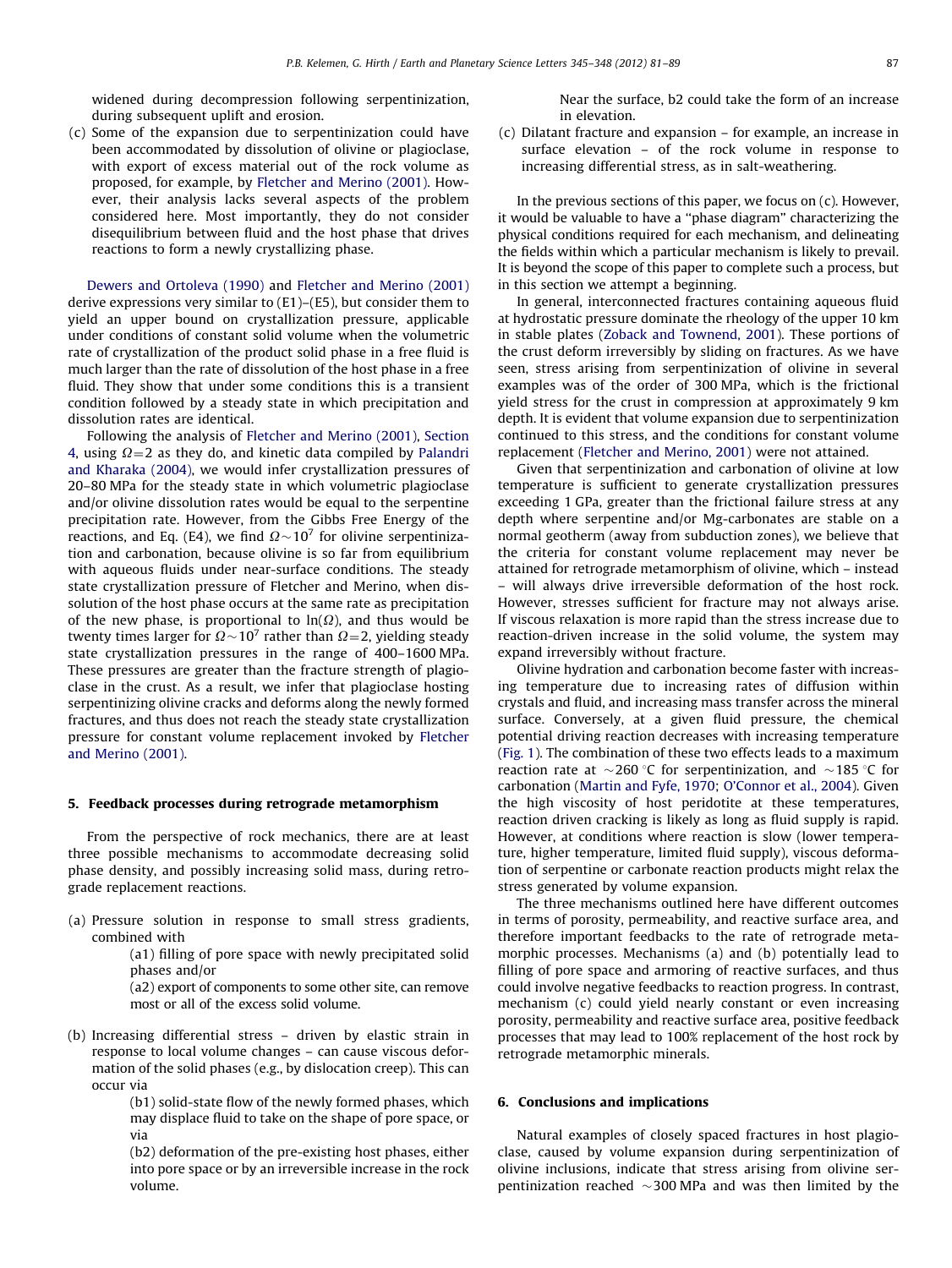<span id="page-7-0"></span>process of fracture formation, dilation and/or frictional sliding on these fractures, and – presumably – associated volume expansion in the host rock.

- (1) The values of differential stress inferred from microstructures are in approximate agreement with thermodynamic estimates, and suggest that the methods used here could yield bounds on crystallization pressure for other retrograde reactions. In the absence of irreversible deformation of the host rock, by viscous flow or dilatant fracture, the stress arising from replacement of olivine by magnesite  $+$  quartz is likely to be substantially larger, at a given temperature, than the stress due to olivine serpentinization.
- (2) Host rock viscosities are likely to be very high where serpentinization and carbonation rates are fastest, so that reaction-driven fracture, frictional sliding along these fractures, and subsequent increase in the rock volume are likely to result from retrograde metamorphism of olivine, limiting the stress generated by retrograde metamorphic reactions. In addition, increasing rock volume may often be accommodated by an increase in surface elevation, and/or by increased rates of surface erosion.
- (3) Where initial permeability is sufficient to assure continuous supply of aqueous fluids, positive feedback between reaction-driven cracking, fluid supply, and reactive surface area is most likely to give rise to nearly 100% serpentinization or carbonation at the optimal temperatures for these reactions,  $\sim$  260 and 185 °C, respectively. Ideally, engineered systems for in situ storage of  $CO<sub>2</sub>$ , or for geological capture and storage of  $CO<sub>2</sub>$ , should maintain a subsurface rock volume near 185 °C.
- (4) Plate tectonic processes may be significantly influenced by stresses arising from retrograde metamorphism of olivine. Aside from effects on viscosity due to replacement of olivine by serpentine, talc, carbonate minerals and/or quartz, the differential stress due to retrograde replacement reactions could lead to tectonically significant deformation of host rocks. Regions composed of serpentinizing peridotite that have high initial porosity – for example in oceanic fracture zones and along normal faults at the outer rise near subduction zones – are likely to experience locally generated differential stresses equivalent to the fracture toughness and/or to the stress required for frictional sliding along fractures in altered peridotite. For example, these stresses could reach $\sim$ 1 GPa at depths greater than  ${\sim}$  20 km, perhaps contributing to bending and unbending of the shallow mantle section in subducting plates.

#### Acknowledgments

We would like to thank Bjørn Jamtveit and an anonymous reviewer, plus EPSL Editor Yanick Ricard, for constructive and helpful reviews. We are also grateful for informal advice and help from Bjørn Jamtveit, Lisa Streit, Dave Walker, George Scherer, Bernard Evans, Ray Fletcher, Enrico Bonatti, Reid Cooper, Ron Frost, Jim Beard and Marc Spiegelman. Kelemen's effort on this project was supported by NSF Research Grants EAR 0739010, EAR 0742368, and EAR 1049905, and by his Arthur D. Storke Chair at Columbia University. Hirth's effort was supported by NSF Research Grants EAR 0810188 and EAR 1049582.

#### References

Aharonov, E., Tenthory, E., Scholz, C.H., 1998. Precipitation sealing and diagenesis—2. Theoretical analysis. J. Geophys. Res. 103, 23969.

- Atkinson, B.K., Avdis, V., 1980. Fracture-mechanics parameters of some rockforming minerals determined using an indentation technique. Int. J. Rock Mech. Min. Sci. 17, 383–386.
- Barnes, I., O'Neil, J.R., 1969. Relationship between fluids in some fresh alpine-type ultramafics and possible modern serpentinization, western United States. GSA Bull. 80, 1947–1960.
- Beard, J.S., Frost, B.R., Fryer, P., McCaig, A., Searle, R., Ildefonse, B., Zinin, P., Sharma, S.K., 2009. Onset and progression of serpentinization and magnetite formation in olivine-rich troctolite from IODP Hole U1309D. J. Petrol. 50, 387–403.
- Becker, G.F., Day, A.L., 1905. The linear force of growing crystals. Proc. Wash. Acad. Sci. 7, 283–288.
- Becker, K., Davis, E., 2003. New evidence for age variation and scale effects of permeabilities of young oceanic crust from borehole thermal and pressure measurements. Earth Planet. Sci. Lett. 210, 499–508.
- Berg, R.R., Gangi, A.F., 1999. Primary migration by oil-generation microfracturing in low-permeability source rocks: application to the Austin Chalk, Texas. AAPG Bull. 83, 727–756.
- Berman, R.G., 1988. Internally-consistent thermodynamic data for minerals in the system Na<sub>2</sub>O–K<sub>2</sub>O–CaO–MgO–FeO–Fe<sub>2</sub>O<sub>3</sub>–Al<sub>2</sub>O<sub>3</sub>–SiO<sub>2</sub>–TiO<sub>2</sub>–H<sub>2</sub>O–CO<sub>2</sub>. J. Petrol. 29, 445–522.
- Brace, W.F., Walsh, J.B., 1962. Some direct measurements of the surface energy of quartz and orthoclase. Am. Mineral. 47, 1111–1122.
- Brazelton, W.J., Ludwig, K.A., M.L., S., Andreishcheva, E.N., Kelley, D.S., Shen, C.-C., Edwards, L., Baross, J.A., 2010. Archaea and bacteria with surprising microdiversity show shifts in dominance over 1000-year time scales in hydrothermal chimneys. Proc. Natl. Acad. Sci. USA 107, 1612–1617.
- Carmichael, D.M., 1986. Induced stress and secondary mass transfer: thermodynamic basis for the tendency toward constant-volume constraint in diffusion metasomatism. In: Helgeson, H.C. (Ed.), Chemical Transport in Metasomatic Processes NATO ASI Series C, 218; 1986, pp. 237–264.
- Chizmeshya, A.V.G., McKelvy, M.J., Squires, K., Carpenter, R.W., Béarat, H., 2007. DOE final Report 924162: A Novel Approach to Mineral Carbonation: Enhancing Carbonation While Avoiding Mineral Pretreatment Process Cost. Arizona State University, Tempe, AZ, 29 pp. plus appendices..
- Coleman, R.G., Keith, T.E., 1971. A chemical study of serpentinization, Burro Mountain, California. J. Petrol. 12, 311–328.
- Correns, C.W., 1949. Growth and dissolution of crystals under linear pressure. Discuss. Faraday Soc. 5, 267–271.
- Correns, C.W., Steinborn, W., 1939. Experimente zur messung und erklärung der sogenannten kristallisationskraft. Z. Kristallogr. A 101, 117–133.
- Dewers, T., Ortoleva, P., 1990. Force of crystallization during the growth of siliceous concretions. Geology 18, 204–207.
- Duan, Z., Miller, N., Weare, J.H., 1992. An equation of state for the  $CH_4-CO_2-H_2O$ system: I. Pure systems from 0 to 1000  $\degree$ C and 0 to 8000 bar. Geochim. Cosmochim. Acta 56, 2605–2617.
- Emmanuel, S., Berkowitz, B., 2006. Suppression and stimulation of seafloor hydrothermal convection by exothermic mineral hydration. Earth Planet. Sci. Lett. 243, 657–668.
- Escartin, J., Hirth, G., Evans, B., 1997. Effects of serpentinization on the lithospheric strength and the style of normal faulting at slow-spreading ridges. Earth Planet. Sci. Lett. 151, 181–189.
- Espinosa Marzal, R.M., Scherer, G.W., 2008. Crystallization of sodium sulfate salts in limestone. Environ. Geol. 56, 605–621.
- Evans, B.W., 1977. Metamorphism of alpine peridotite and serpentinite. Annu. Rev. Earth Planet. Sci. 5, 397–447.
- Evans, B.W., 2004. The serpentinite multisystem revisited: chrysotile is metastable. Int. Geol. Rev. 46, 479–506.
- Fletcher, R.C., Buss, H.L., Brantley, S.L., 2006. A spheroidal weathering model coupling porewater chemistry to soil thickness during steady-state denudation. Earth Planet. Sci. Lett. 244, 444–457.
- Fletcher, R.C., Merino, E., 2001. Mineral growth in rocks: kinetic–rheological models of replacement, vein formation, and syntectonic crystallization. Geochim. Cosmochim. Acta 65, 3733–3748.
- Frost, B.R., 1985. On the stability of sulfides, oxides, and native metals in serpentinite. J. Petrol. 26, 31-63.
- Frost, B.R., Beard, J.S., 2007. On silica activity and serpentinization. J. Petrol. 48, 1351–1368.
- Früh-Green, G.L., Kelley, D.S., Bernasconi, S.M., Karson, J.A., Ludwig, K.A., Butterfield, D.A., Boschi, C., Proskurowski, G., 2003. 30,000 years of hydrothermal activity at the Lost City vent field. Science 301, 495–498.
- Gottschalk, M., 1997. Internally consistent thermodynamic data for rock-forming minerals in the system  $SiO_2-TiO_2-Al_2O_3-Fe_2O_3-CaO-MgO-FeO-K_2O-Na_2O-$ H2O–CO2. Eur. J. Mineral. 9, 175–223.
- Hacker, B.R., 2008. H<sub>2</sub>O subduction beyond arcs. G-Cubed, 9, [http://dx.doi.org/](dx.doi.org/10.1029/2007GC001707) [10.1029/2007GC001707.](dx.doi.org/10.1029/2007GC001707)
- Hadley, K., 1976. Comparison of calculated and observed crack densities and seismic velocities in westerley granite. J. Geophys. Res. 81, 3483–3494.
- Hänchen, M., Prigiobbe, V., Baciocchi, R., Mazzotti, M., 2008. Precipitation in the Mg-carbonate system: effects of temperature and  $CO<sub>2</sub>$  pressure. Chem. Eng. Sci. 63, 1012–1028.
- Hatch, F.H., Wells, A.K., Wells, M.K., 1949. The Petrology of the Igneous Rocks. Thomas Murby and Co., London. (469 pp.).
- Hilairet, N., Reynard, B., 2009. Stability and dynamics of serpentinite layer in subduction zone. Tectonophysics 465, 24–29.
- Holland, T.B., Powell, R., 1990. An enlarged and updated internally consistent thermodynamic dataset with uncertainties and correlations: the system